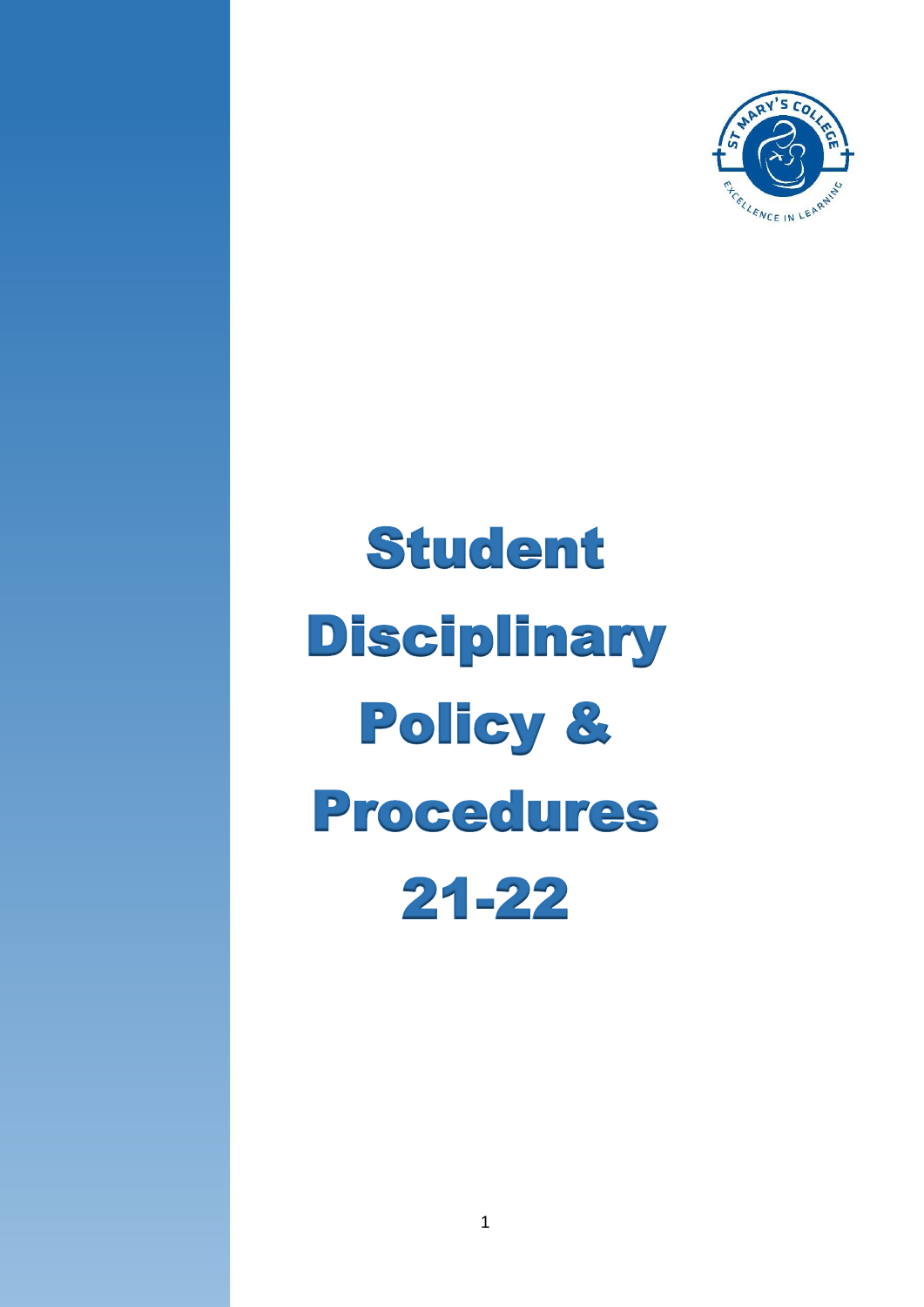## **Contents**

|                                                            | Page           |
|------------------------------------------------------------|----------------|
| Introduction                                               | 3              |
| Compliance: Legal, Statutory and Internal Regulations      | 3              |
| Scope <sub>-</sub>                                         | 3              |
| Summary of any key COVID-19 related changes                | 4              |
| <b>Responsibilities</b>                                    | $\overline{7}$ |
| Procedure                                                  |                |
| 1. Principles of Discipline                                | $\overline{7}$ |
| 2. Formal Disciplinary Procedure                           | 8              |
| Recording Breaches of Discipline<br>3.                     | 8              |
| 4. Monitoring Absence and Late Attendance                  | 9              |
| 5. Mobile phones/Mobile Technologies                       | 9              |
| 6. Bullying                                                | 10             |
| 7. Social Media                                            | 11             |
| 8. Appeals                                                 | 11             |
| Appendix 1: Discipline System                              | 12             |
| Appendix 2:Student Code of Conduct                         | 15             |
| Appendix 3: Checklist for recording breaches of discipline | 19             |
| Appendix 4: Progress (Applicable for key assessments)      | 20             |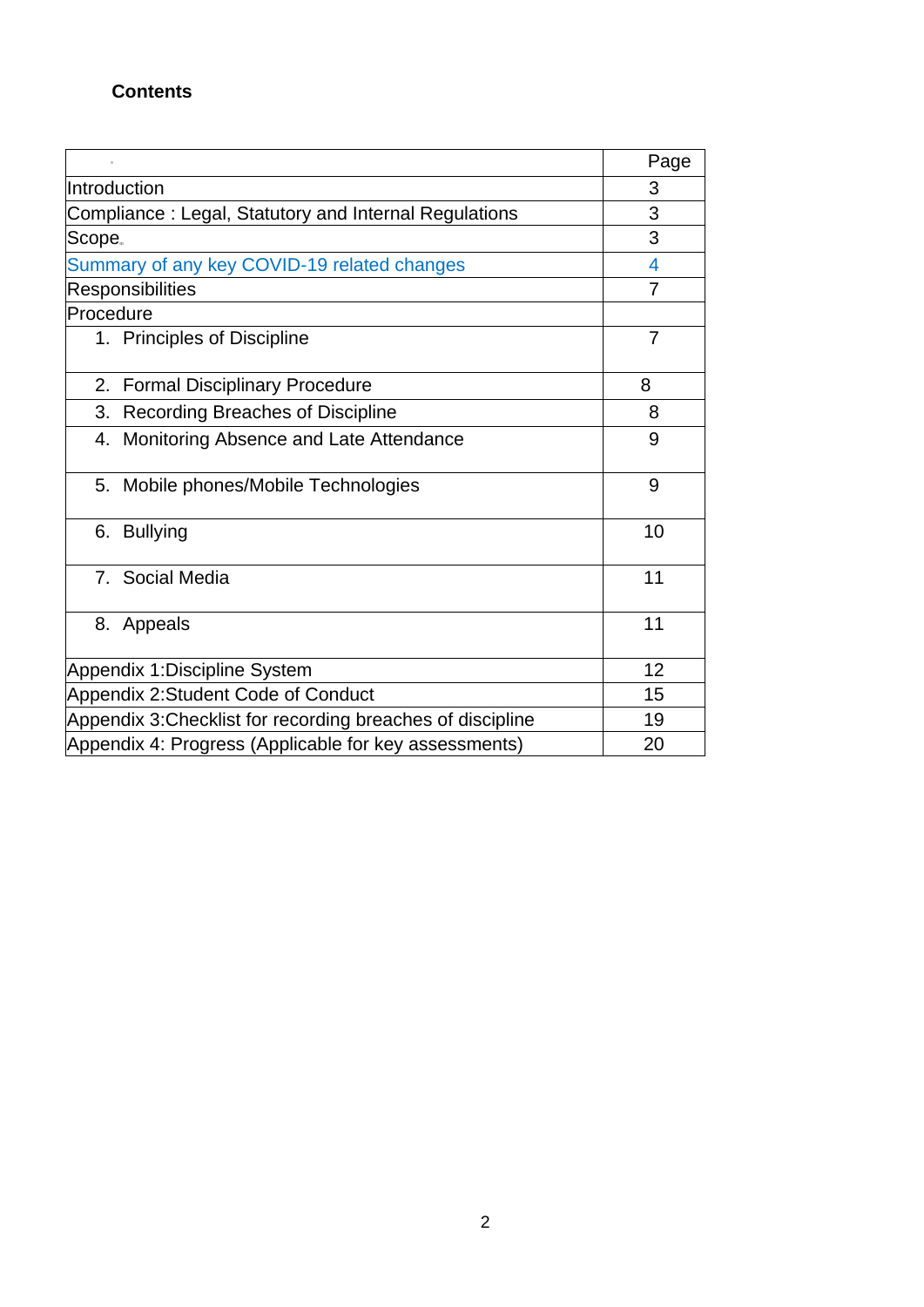## **Introduction**

The Student Disciplinary Policy and associated procedures supports the College mission and values by encouraging appropriate behaviour and creating the conditions under which learning can most effectively take place.

St. Mary's College aims to ensure good behaviour standards and recognises that an effective disciplinary policy is essential to promoting fairness and order.

The aims of the policy are:

- To ensure that all instances of misconduct and the circumstances are investigated (suspension may be applied whilst this takes place)
- To ensure consistent and fair action is applied recognising minor breaches of discipline and serious offences as requiring different action
- To recognise that students, have the right to be advised of the reason for formal disciplinary measures, to hear the evidence against them and to state their case
- To enable individuals to appeal against a final decision and to be accompanied at any appeal meeting should they wish.

Minimum standards include:

- Student awareness of the standards of behaviour expected and types of behaviour that will not be tolerated
- Ownership of the responsibility to monitor and re–enforce behaviour standards expectations by all St. Mary's College employees
- A simple formal disciplinary procedure that is consistently applied where all other approaches / interventions fail.

## **Compliance: Legal, Statutory and Internal Regulations:**

- Keeping Children Safe in Education 2021
- GDPR 2018
- Equality Policy & Procedures
- Student ICT Acceptable Use Agreement
- Student Code of Conduct

## **Scope:**

The Student Disciplinary Policy applies to all students at St. Mary's College except those on HE programmes, who fall under the procedures of the relevant university.

Specific accountabilities of parties are:

- The Principal holds ultimate accountability to ensure appropriate policies and procedures for the recruitment and protection of students
- Delegated responsibility for the application, monitoring and revision of these procedures lies with the Head of Safeguarding and Student Discipline
- All employees have responsibility for application of the procedures.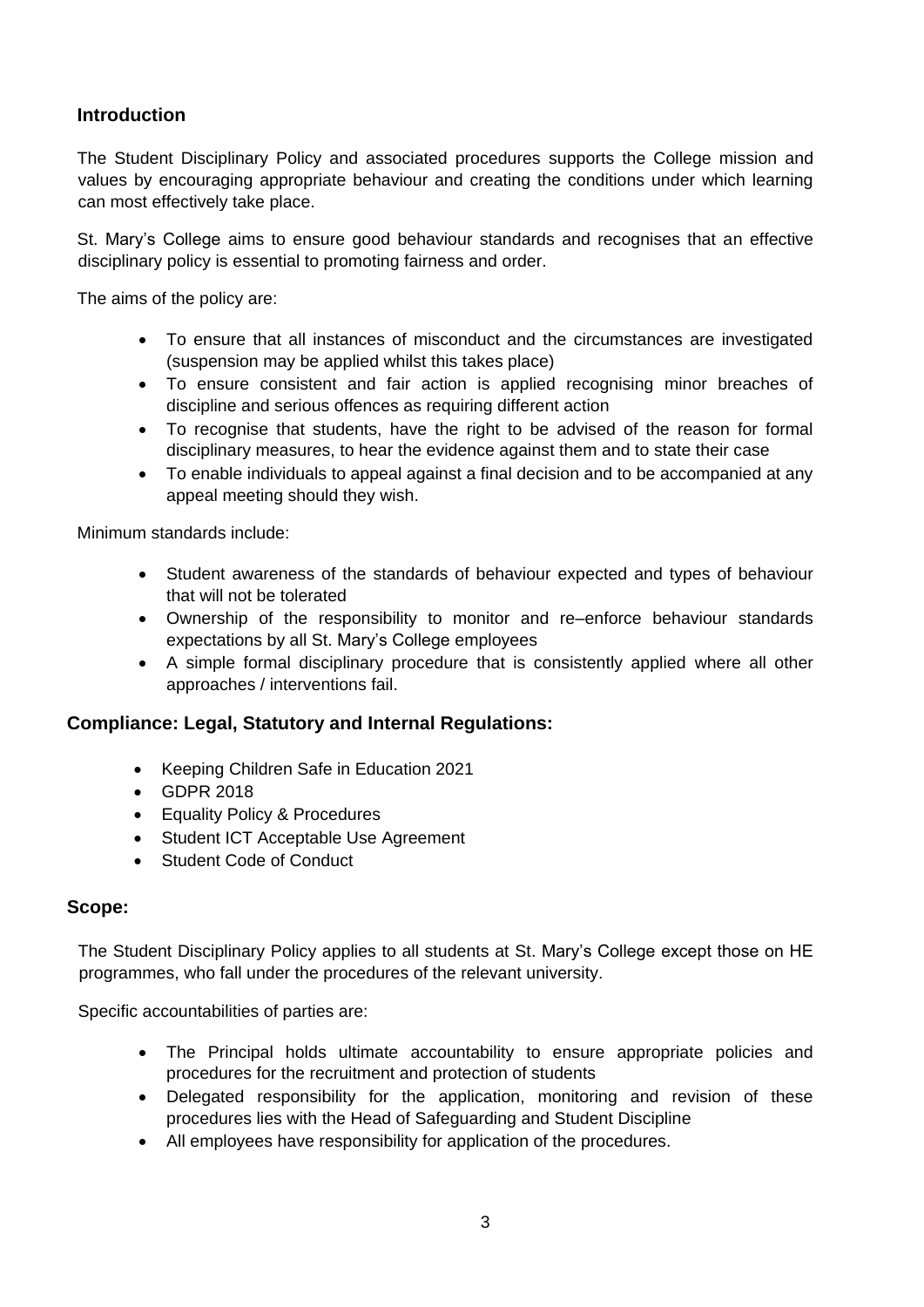## **COVID ADDENDUM TO DISCIPLINARY POLICY AUGUST 2021**

#### **Summary of any key COVID-19 considerations**

In these very difficult and unprecedented times, the behaviour and safeguarding of our students is still at the heart of our policy and practice at St Mary's College. St Mary's College fully recognises the contribution it can make to protect and support both students and staff amid the Coronavirus pandemic. The aim of the addendum to our behaviour policy is to inform all key stakeholders of the key changes to promote a positive and safe learning environment, under the guidelines set out by the Government. At St Mary's College we will continue to advocate high standards and expectations of our student cohort. Our changes and processes for the dealing with behaviour during COV-19 are outlined below and year 13 students will receive a reminder of this information via a College and tutorial presentation.

The management of behaviour and COVID-19 guidelines at St Mary's College requires that every student and staff member take personal responsibility and adheres to the measures implemented to keep themselves and others safe. Where a student fails to adhere to the following measures, the colleges' disciplinary system will be evoked.

#### **Vulnerable Groups**

Prior to students returning to College, up to date information will be requested from parent/carers and students detailing any student, family member with a serious underlying health condition.

#### **Students with symptoms outside of College**

Parents/Carers/students will be required to notify college **immediately** if either their son/daughter or someone within their household is displaying symptoms of COVID-19. Students should then follow the Public Health England, 'Stay at home guidance,' and arrange to have a test.

#### **Students with symptoms inside of College**

Students who begin to feel unwell with COVID-19 related symptoms whilst at College will report directly to the designated isolation room and toilet (First Aid Room) **immediately** as per the Colleges' COVID risk assessment.

#### **Face Coverings**

Advice on the wearing of face coverings whilst on the College premises is subject to change and will be dependent on the local COVID R Rate and advice from the DfE, Public Health England and Blackburn with Darwen Borough Council. The wearing of face coverings is subject to step-up measures being initiated.

#### **Instructions for face coverings**

During step-up measures, it is vital that face coverings are worn correctly and that clear instructions are provided to staff and young people on how to put on, remove, store and dispose of face [coverings](https://www.gov.uk/government/publications/face-coverings-when-to-wear-one-and-how-to-make-your-own/face-coverings-when-to-wear-one-and-how-to-make-your-own) in all of the circumstances above, to avoid inadvertently increasing the risks of transmission. Safe wearing of face coverings requires cleaning of hands before and after touching – including to remove or put them on – and the safe storage of them in individual, sealable plastic bags between use. Where a face covering becomes damp, it should not be worn and the face covering should be replaced carefully.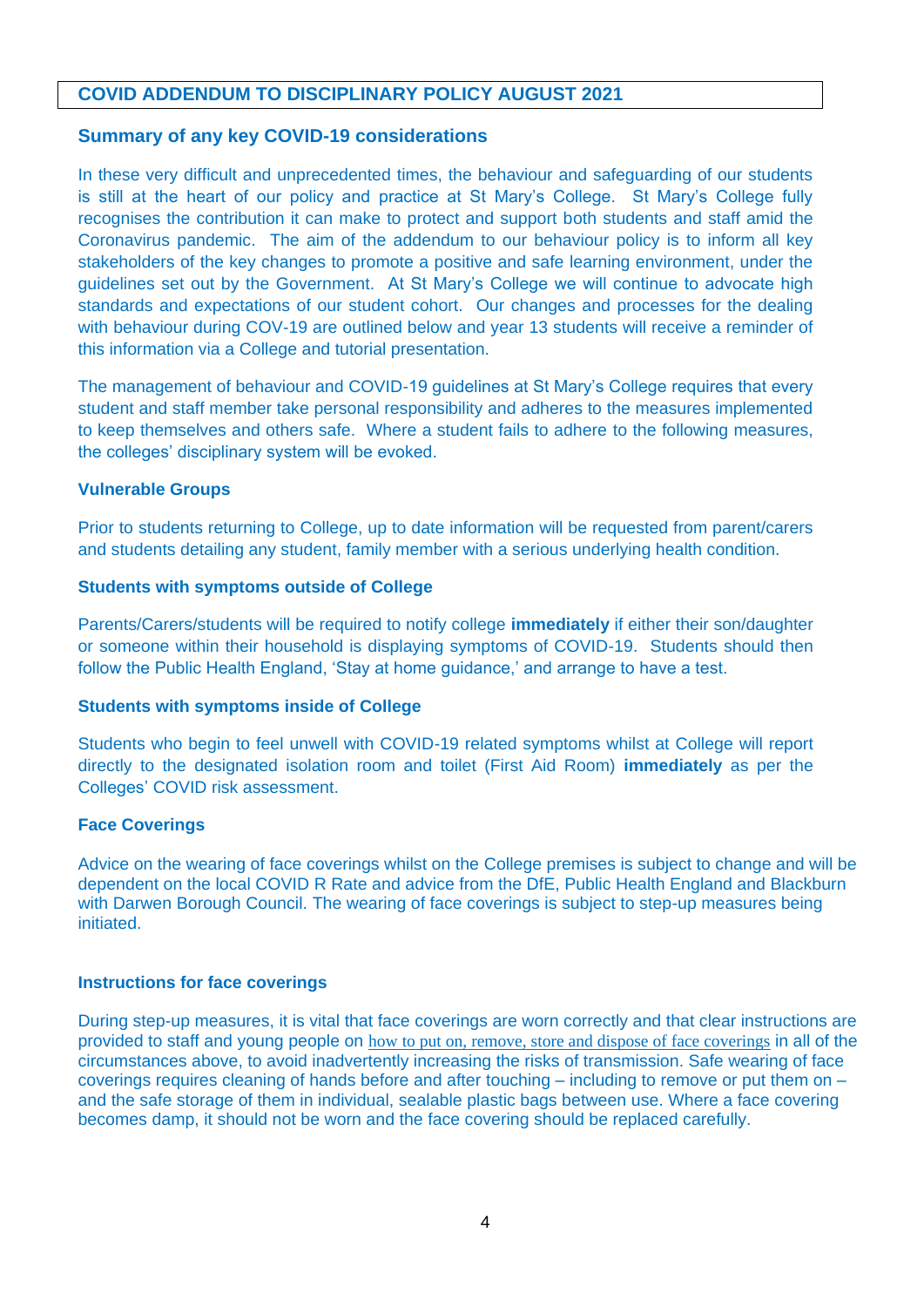#### **Intervention areas**

Consistent with WHO's new advice, schools and colleges should take additional precautionary measures in areas where the transmission of the virus is high and we are subject to step-up measures. These areas are defined as area of national government intervention. In these intervention areas, in education settings where Year 7 and above are educated, face coverings should be worn by adults (staff and visitors) and students when moving around indoors, such as in corridors and communal areas where social distancing is difficult to maintain.

#### **Access to face coverings**

It is reasonable to assume that staff and young people will now have access to face coverings due to their increasing use in wider society, and Public Health England has made available resources on how to wear a face [covering.](https://www.gov.uk/government/publications/how-to-wear-and-make-a-cloth-face-covering/how-to-wear-and-make-a-cloth-face-covering) The wearing of face coverings is subject to step-up measures being initiated.

However, where anybody is struggling to access a face covering, or where they are unable to use their face covering due to having forgotten it or it having become soiled or unsafe, education settings should take steps to have a small contingency supply available to meet such needs. Noone should be excluded from education on the grounds that they are not wearing a face covering. As a college we will meet and greet students each morning, if students do not have a face mask, they will be issued with one.

#### **Face covering exemption**

Some individuals are exempt from wearing face [coverings.](https://www.gov.uk/government/publications/face-coverings-when-to-wear-one-and-how-to-make-your-own/face-coverings-when-to-wear-one-and-how-to-make-your-own) For example people who cannot put on, wear or remove a face covering because of a physical or mental illness or impairment, or disability, or if you are speaking to or providing assistance to someone who relies on lip reading, clear sound or facial expression to communicate. Students who are exempt can be identified through the wearing of a red/green lanyard.

#### **Personal Hygiene**

All staff and students will be continually reminded of the importance of a regular hand hygiene measures and routines. The College will be promoting Public Health Guidance for handwashing, which stipulates that hands are to be washed for 20 seconds and more frequently than normal. Students will be requested to utilise hand sanitiser upon entering and exiting the college premises and when entering and exiting all classrooms, including when returning from breaks. The College will promote the 'catch it, kill it, bin it' approach and posters will be displayed prominently in classrooms and around college. Classrooms and social spaces will be equipped with a cleaning pack and the college will implement a rigorous and regular cleaning regime. All rooms have been checked to ensure good ventilation.

#### **Learning Equipment**

Students are expected to be prepared for learning and ensure they are equipped with their own bag, pens, paper, pencils, ruler, white-board pen and calculator as the minimum requirement, preferably in a wipeable case. This is imperative as the borrowing of equipment is prohibited. Students will be required to take all their equipment home; there will not be an opportunity to store resources in classrooms.

#### **Timetable/Classroom access**

Students must adhere to the Colleges' timetable and only access the classrooms specified.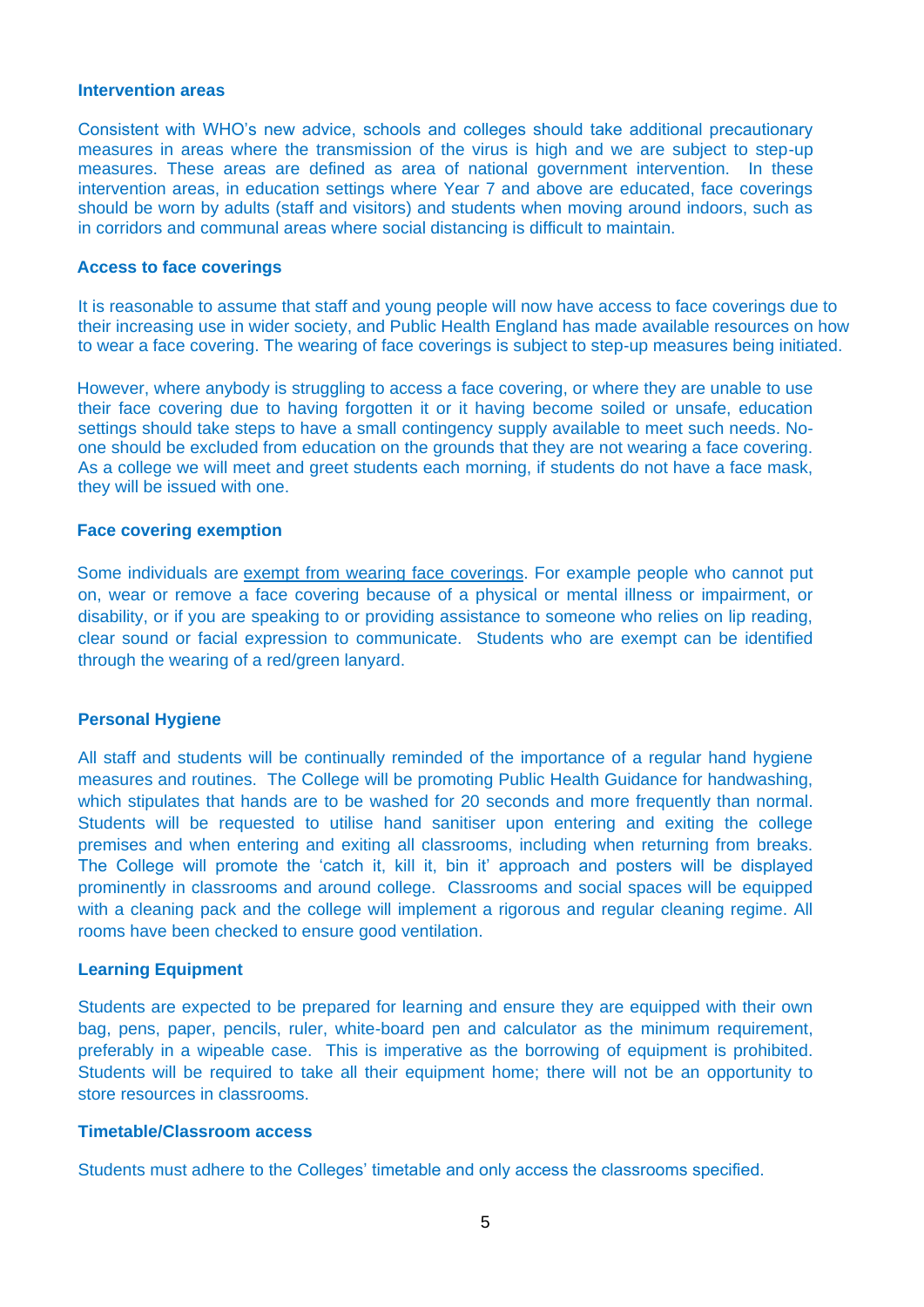#### **Break and Lunchtime**

The Refectory will be open at lunchtimes offering refreshments and snacks.

### **Arriving at College**

Upon entering the College, students will be requested to use the hand sanitiser provided. Students should bring a plastic bag to store their face covering or mask when they arrive at College.

## **Lesson Rules**

All students are expected to follow the routine lesson rules as well as the COVID-19 measures for acceptable behaviour during lessons:

Students will be placed following a pre-planned seating plan. This will ensure students are sat in the same place. Staff will teach and support students abiding by the COVID-19 measures. Students are not permitted to get up and out of their seats during lessons whilst step-up measures are in place.

#### **Corridors/Communal Spaces**

All students are expected to follow COVID-19 measures whilst outside of the classroom environment.

#### **Smoking**

In order to promote a positive and safe environment, the College is a 'NON-SMOKING' College. There will be no smoking allowed within the College premises.

#### **Toilets**

Accessing the toilet during lesson time should be minimised and only agreed where students have informed the College of a pre-existing medical condition.

#### **Prayer room/Sport facilities**

Prayer facilities will be made available for all students. Sport facilities will be open at over the lunchtime period offering a range of recreational activities, with COVID measures in place.

## **Transport -Buses**

Students should be encouraged to walk to College where possible. Face masks will be mandatory on the dedicated college buses. Students should bring a plastic bag to store their face covering or mask when they arrive at college.

St. Mary's College operates a dedicated bus service. Students using the College's transport will need to ensure they implement the COVID-19 measures whist travelling to and from College and use the hand sanitiser provided upon embarking and disembarking. Students will be seated facing forwards and where possible spaced apart. Staff will support the queuing and boarding at the end of the College day to ensure a staggered embarkation.

#### **Inappropriate behaviour**

Any student found to be violating the Colleges' COVID-19 measures will face immediate disciplinary action and could be requested to return home while an investigation is undertaken.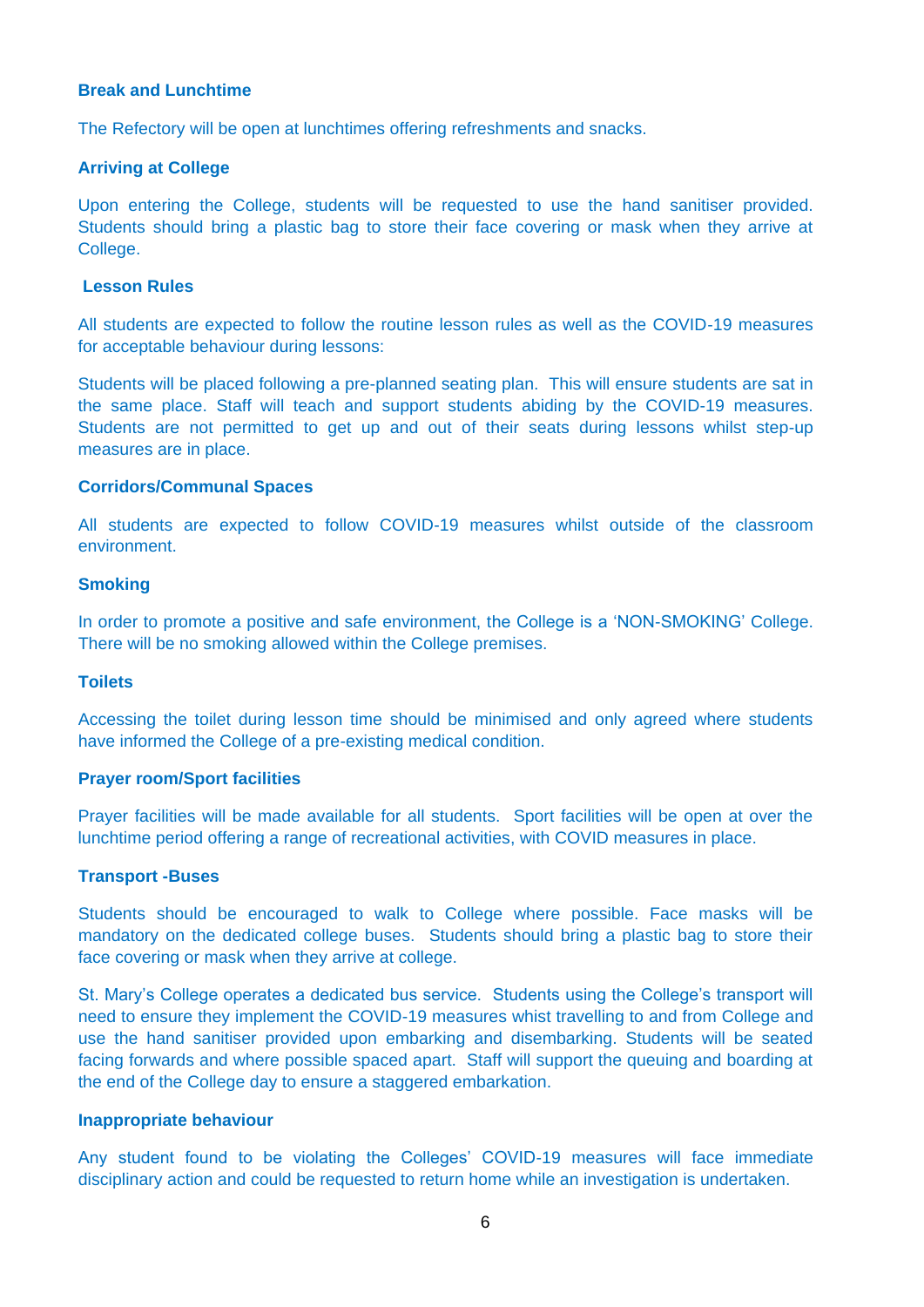If any student is found spitting, they will face immediate disciplinary action.

## **Disciplinary Meetings**

Where there is no alternative but to arrange a face to face meeting with parent/carer and student, only one parent should attend. The room allocated will be well ventilated and large enough to allow for social distancing.

## **Responsibilities:**

## **Staff**

The Colleges' Senior Leadership team are responsible for the implementation and day to day management of the policy and procedures.

All staff have a responsibility for ensuring the policy and procedures are followed and consistently applied. Support amongst all staff in the implementation of this policy is essential. Staff are to challenge/report any instances where they believe social distancing and safety measures are not being adhered too. Where possible staff should be visible during a lesson changeover and promote positive corridor conduct.

## **Parents/Carers**

Parents and Carers are expected to take responsibility of their son/daughter both inside and outside the College linked to government guidelines. Parents and carers are to work in partnership with the college in ensuring and maintaining these new measures linked to COVID-19 as well as the high standards of behaviour and expectations in line with policy.

## **Students**

Students are expected to take responsibility for their own conduct and behaviour and will be made fully aware of the new COVID-19 measures outlined in this policy. Students are expected to adhere to the existing behaviour policy and Student Code of Conduct (SCC). Students are to report any instances where they believe COVID-19 measures are not being adhered to.

## **Incidents**

The College will investigate, as appropriate, reported incidents of student misbehaviour. All incidents will be logged on Cedar on a student's pastoral record. If an incident occurs in a classroom the initial responsibility lies with the subject teacher to deal with the incident, using the procedures outlined in this policy.

However, if the incident is linked to rule breaking associated with COVID-19, the Head of Safeguarding and Student Discipline will act accordingly.

## **Policy:**

## **1. Principles of Discipline:**

**1.0** Expected high standards of behaviour should be well understood by all students as a condition of joining St. Mary's College. These standards will be embodied within the documentation each student signs entitled 'Student Code of Conduct.' (Appendix 2)

**1.1** The principles of maintaining good discipline are the responsibility of all St. Mary's College employees and sub–contractors. Low level breaches of discipline within learning environments or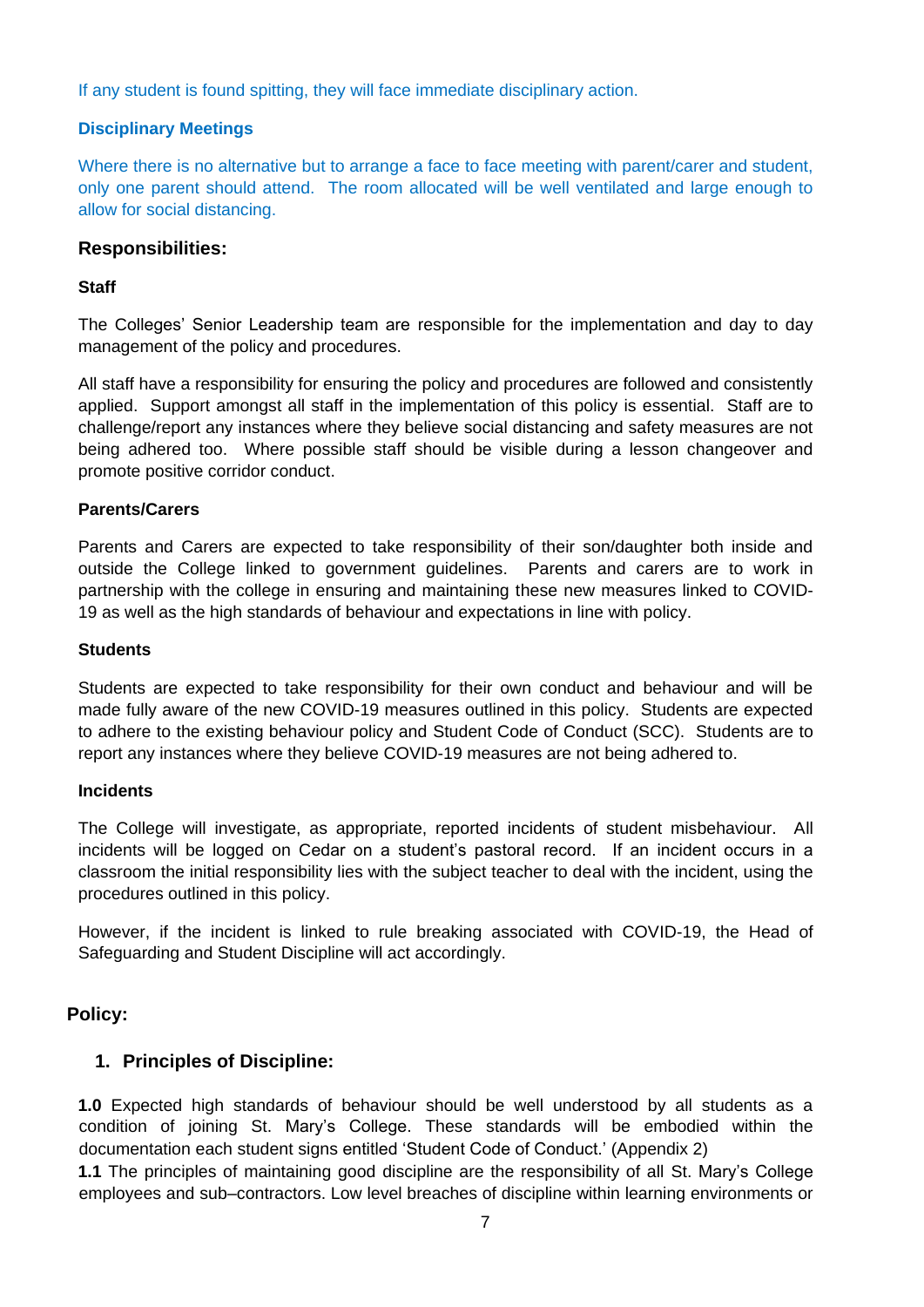any areas of St. Mary's College require consistent, fair and professional action by any employee or sub– contractor. Examples of a single low level breach issues are:

- Talking during lessons / sessions that disturbs and disrupts others.
- Playing music or on-line gaming too loudly in communal areas.
- A heated discussion or disagreement.

This list is not exhaustive. Such breaches will be treated as Informal Misconduct and would not invoke the formal Student Disciplinary Procedure unless such breaches occurred persistently.

## **2. Formal Disciplinary Procedure:**

The Formal Student Disciplinary Procedure will comprise of 5 stages (Appendix 1):

- Informal
- Minor Misconduct **(Yellow)**
- Misconduct **(Orange)**
- Serious Misconduct **(Red)**
- Gross Misconduct **(Purple)**

Gross Misconduct (Appendix 1) is a single event of the severity to justify dismissal without initially invoking the two stages of the Student Disciplinary Procedure

**2.1** Formal disciplinary action will be taken relating to two specific strands:

- Attendance and Punctuality
- Behaviour (inside and outside the classroom)

Action should be formally recorded and centrally stored securely to enable records to be readily made available on request whilst complying with statutory GDPR 2018 regulations.

Interview notes should be taken and retained in a Discipline File by the interviewer for that academic year.

**2.2** Types of behaviour associated with stage are listed in Appendix 1. This list is not exhaustive.

## **3.0 Recording Breaches of Discipline:**

**3.0** If a member of staff deems an act or behaviour necessary to call upon and use the Formal Student Disciplinary Procedure this must be recorded on Cedar.

**3.1** Continuing the Formal Student Disciplinary Procedure as a result would be the decision of the Safeguarding and Student Disciplinary Officer/Head of Safeguarding and Student Discipline, following investigation and consultation with the appropriate member of staff.

**3.2** All breaches of discipline where the Formal Student Disciplinary Procedure is applied must be recorded on Cedar, with a full factual account and the action taken.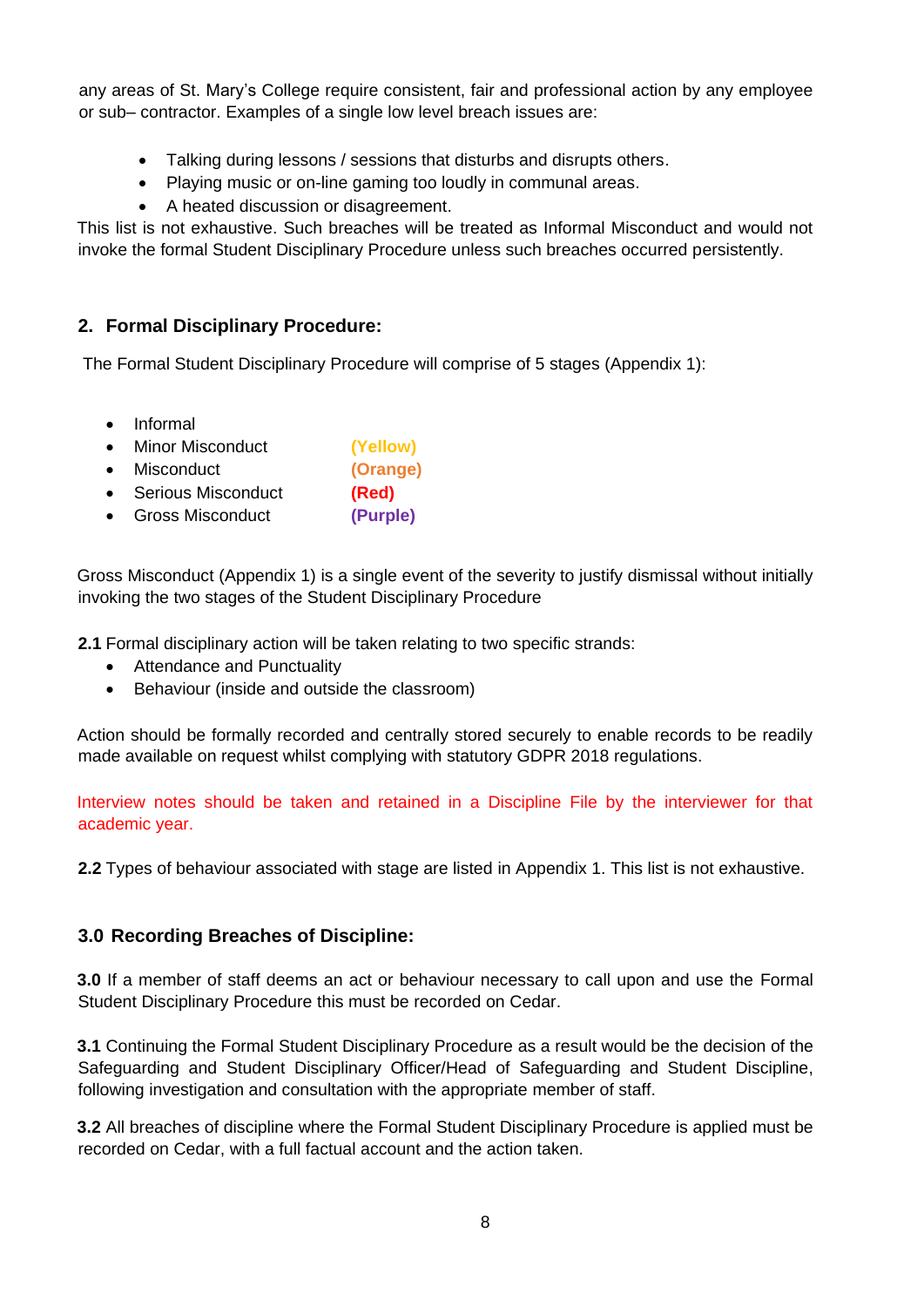**3.3** Where there is culmination of persistent, unacceptable low level breaches resulting in the Initial Stage being invoked it is this action with an overview of the preceding series of events that should be recorded on Cedar. It is not necessary to record each individual low level incident which has subsequently resulted in disciplinary action being taken.

## **4.0Monitoring Absence and Late Attendance:**

**4.0** The Attendance Officer is responsible for daily monitoring student's attendance and will review attendance records with Tutors, Teachers, HOF, Head of Safeguarding and Student Discipline and the Director of Curriculum (health checks) on a weekly basis.

**4.1** There may be specific personal circumstances affecting individual student attendance that require consideration and appropriate discretionary flexibilities, however for consistent practice triggers for intervention and the usual response may include:

## • **A single unauthorised absence:**

- $\triangleright$  Parents contacted by text
- **Overall attendance on a course / module falls below 95% or a pattern of poor attendance for specific lessons / sessions becomes apparent:** 
	- $\triangleright$  Parents contacted by text
	- $\triangleright$  Absence identified by the Teacher/Tutor/Attendance Officer
	- $\triangleright$  Initial stage of the Student Disciplinary Procedure invoked (unless special or discretionary circumstances apply)

## **5.0Mobile Phones/Mobile Technologies**

**5.1** St Mary's College recognises that mobile phones/mobile technology are now an integral part of our culture and can be of considerable value in supporting teaching and learning as well as personal security and safety.

**5.2** These guidelines aim to promote safe, respectful and responsible use of mobile phones by all members of the St Mary's community.

## **Respectful use**

- Mobile phones and Headphones must not be used when moving around the College site, in particular on corridors.
- Mobile phones can be used for learning with the teacher's permission, however the making or receiving of calls and text messages is not permitted, unless in an emergency.
- Mobile phones must not disrupt lessons with ringtones, beeping or music.
- No photographs, videos and images of students/staff should be captured via a personal mobile in any setting.
- It is forbidden for students to 'gang up' on another student and use their mobile phones to take pictures/videos of acts to denigrate and humiliate that student and then send the pictures to other students or upload to a website for public viewing. This also includes using mobile phones to photograph or film any student without consent. It is a criminal offence to use a mobile phone to menace, harass or offend another person and almost all calls, text messages and emails can be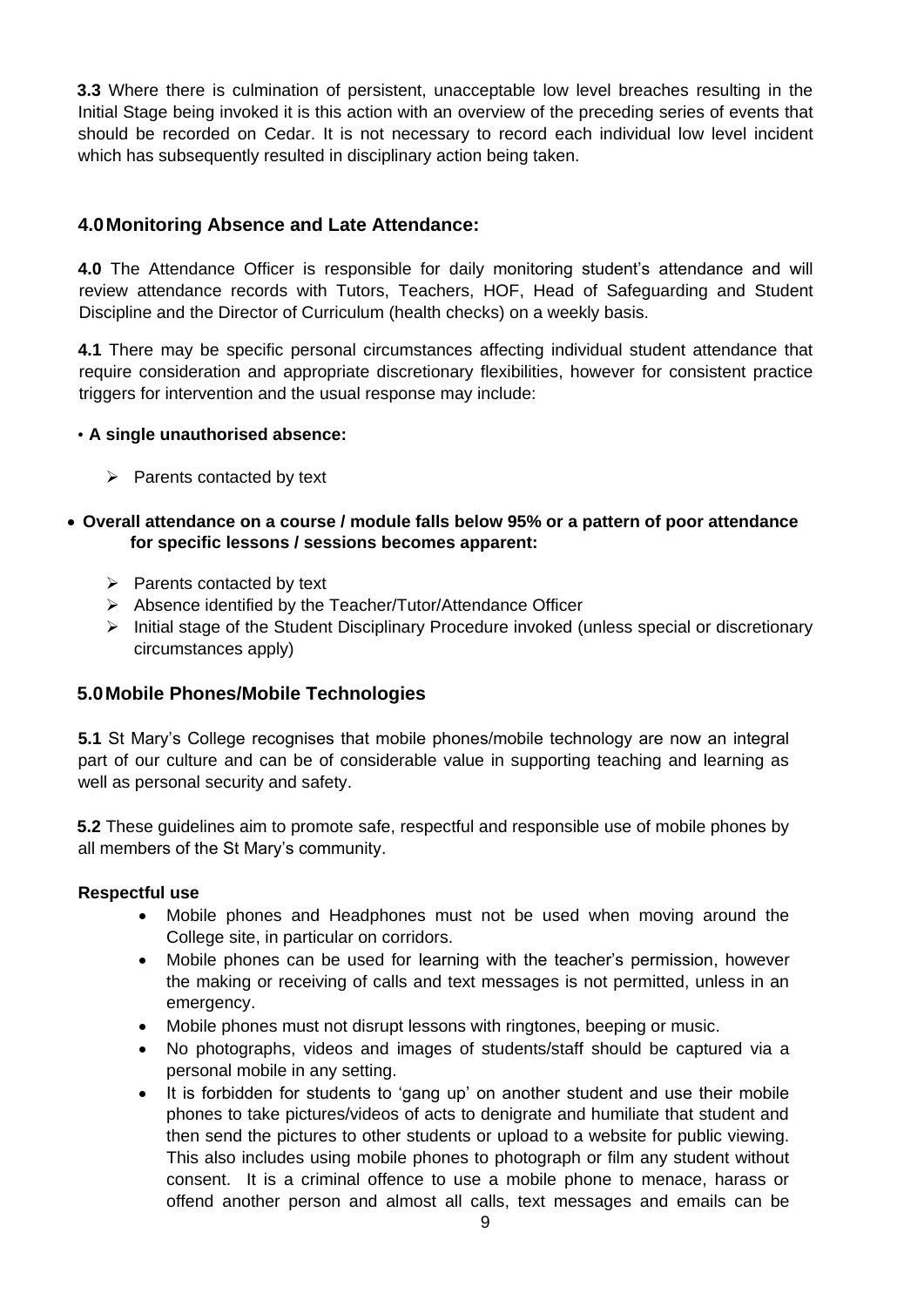traced. As will all college incidents, the college may consider it appropriate to involve the police.

 Mobile phones are not to be used or taken into changing rooms or toilets or used in any situation that may cause embarrassment or discomfort to their fellow students, staff or visitors at the college.

## **Responsible use**

- It is the responsibility of staff and students who bring mobile phones to College to abide by the guidelines outlined in this document and to understand and sign the relevant staff or student ICT Acceptable Use agreement.
- If it is reasonably suspected that inappropriate use of a mobile phone has occurred, a member of SLT will ask a student to reveal a message of other content. These incidences will be dealt with under the College's Digital Safety Policy.
- The College accepts no responsibility for replacing, lost, stolen or damaged mobile phones.

## **Safe use**

- It is strongly advised that student use passwords/pin numbers and keep these confidential.
- Students are reminded of the illegal nature of sending explicit images of themselves or others. Such cases will be dealt with via the Safeguarding Procedures, including informing the Local Authority if necessary.
- Students must ensure that files on their phones do not contain violent, degrading, racist, homophobic or pornographic images. The transmission of such images could be a criminal offence.
- Students are strongly urged not to communicate with individuals unless they are known to them.

## **5.3 Exams**

**Any student caught using a mobile phone in key assessments or exams will face disciplinary action as well as the consequences sanctioned by the applicable Awarding body.** 

*Further information regarding mobile phones/mobile technologies can be found within the Mobile Phone/Mobile Technologies Policy embedded within the College's Digital Safety Policy.* 

## **6.0Bullying**

**6.1** St. Mary's College is committed to students' right to learn in an environment that is safe and free from discrimination and bullying. Bullying is totally unacceptable. The College will challenge bullying in all its forms and take quick clear and decisive action to protect students.

**6.2** The College will investigate, as appropriate, reported incidents of student bullying and act accordingly in line with College's Anti-Bullying Policy and formal disciplinary procedure. *Further information regarding bullying can be found within the College's Anti-Bullying Policy 2021-2022.* 

**6.3** Sexual Violence and Sexual harassment between children (Peer on Peer Abuse):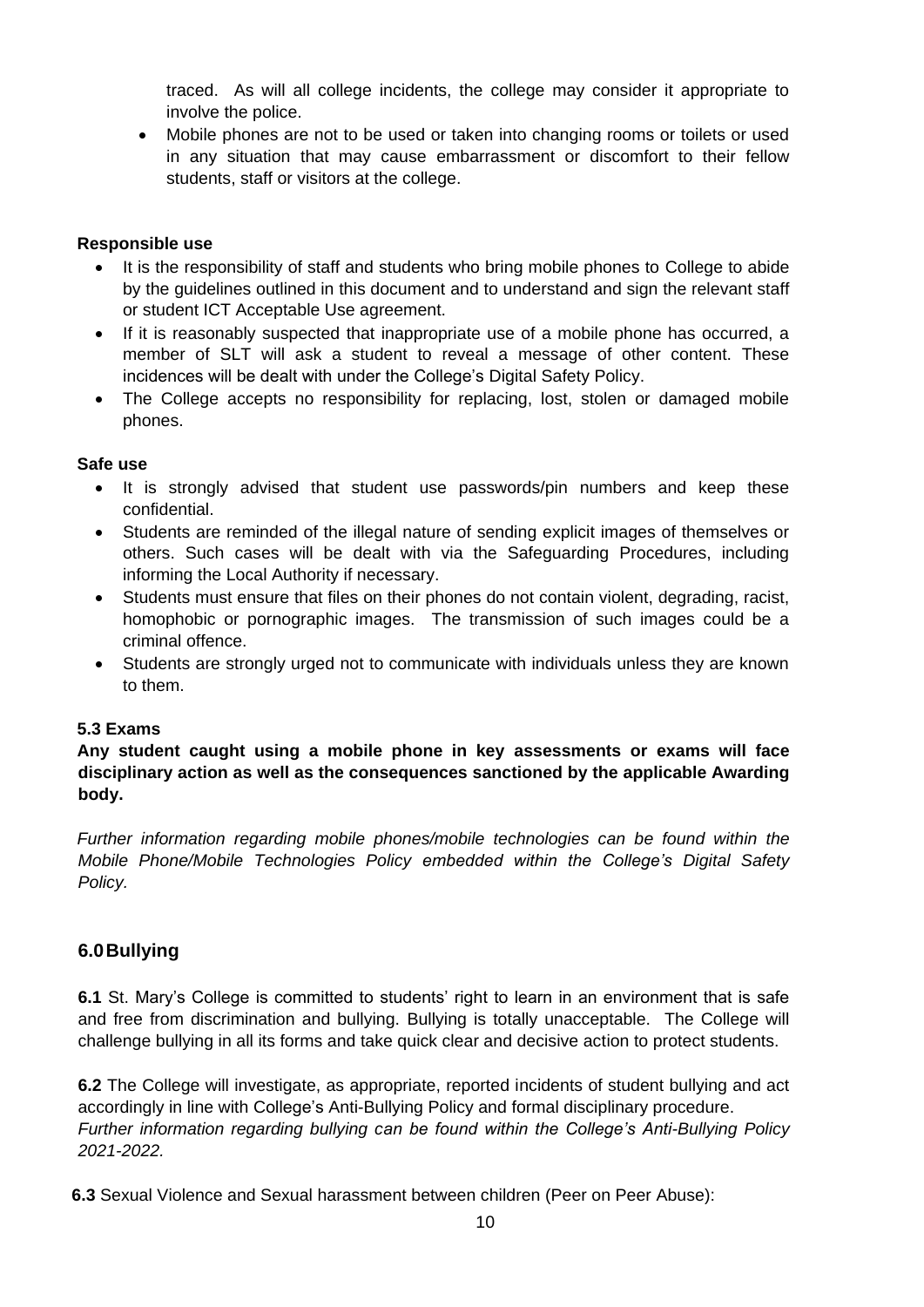St Mary's College recognises its duty of care to all students and will handle any allegation of peer on peer abuse with sensitivity and always consider the wellbeing and needs of the student(s) involved. The College will ensure abuse will not be tolerated or passed off as 'banter' or 'part of growing up'. Specific guidance can be found in the SMC Safeguarding Policy.

## **7.0Social Media**

*Further information regarding the inappropriate use of social media can be found within the Social Media Policy embedded within the College's Digital Safety Policy.* 

## **8.0 Appeals**

**8.1** Where invoking the Student Disciplinary Procedures results in suspension or termination from College, the individual has the right to appeal against the decision. Appeals should be made in writing within 10 working days addressed to the Principal.

**8.2** The decision of the Principal will be final.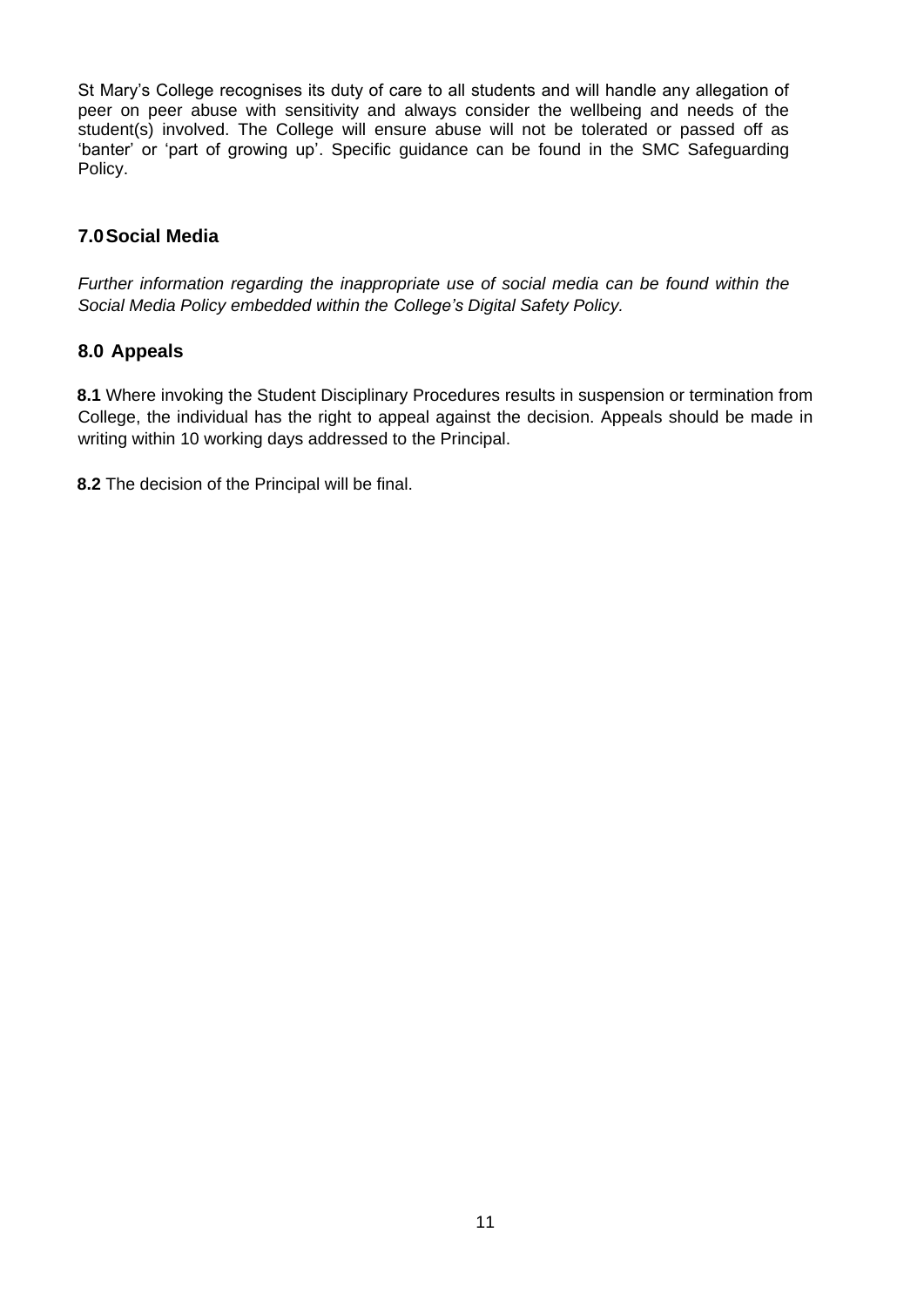## **Appendix 1: Discipline System**

| <b>Stages</b>            |                                                                                                                                                     |                                                                                                                                                            |                                                                                                                                                                        |                                                                                                                                                                                                                                                                                 |                                                                                                                                                                                                                                                                          |
|--------------------------|-----------------------------------------------------------------------------------------------------------------------------------------------------|------------------------------------------------------------------------------------------------------------------------------------------------------------|------------------------------------------------------------------------------------------------------------------------------------------------------------------------|---------------------------------------------------------------------------------------------------------------------------------------------------------------------------------------------------------------------------------------------------------------------------------|--------------------------------------------------------------------------------------------------------------------------------------------------------------------------------------------------------------------------------------------------------------------------|
|                          | <b>Informal</b><br>0                                                                                                                                | <b>Minor Misconduct</b>                                                                                                                                    | <b>Misconduct</b><br>2                                                                                                                                                 | <b>Serious Misconduct</b><br>3                                                                                                                                                                                                                                                  | <b>Gross Misconduct</b><br>Δ                                                                                                                                                                                                                                             |
| <b>Process</b>           | Verbal warning, student to<br>be made aware of the<br>standard required<br>Post on Cedar - include<br>tutor<br>Extend work deadline if<br>necessary | Verbal warning and make it clear<br>to the student the behaviour<br>/action required<br>Post on Cedar - include tutor<br>Extend work deadline if necessary | Meeting with Safeguarding &<br>Disciplinary Officer to discuss the<br>issues<br>Post on Cedar and include all<br>teachers<br>Contract issued<br>Letter home/phone call | Meeting of student and parents with<br>Head of Safeguarding and Student<br>Discipline& Safeguarding &<br><b>Disciplinary Officer</b><br>Red contract issued and recorded<br>on Cedar<br>Clear indication that this is the final<br>stage before suspension pending<br>exclusion | Automatic suspension<br>followed by investigation<br>Meeting of student and<br>parents with<br>Head of Safeguarding and<br>Student Discipline &<br>Safeguarding & Disciplinary<br>Officer<br>Decision on whether to apply a<br>Gross Misconduct contract or<br>exclusion |
| <b>Outcome</b>           | Improvement or move to<br>Level 1                                                                                                                   | Improvement within 2 week or<br>move to Level 2                                                                                                            | Improvement within 2 week or<br>move to Level 3                                                                                                                        | Improvement within 2 week or<br>suspension                                                                                                                                                                                                                                      | Gross Misconduct contract or<br>exclusion<br>Student will remain on the<br>contract of the academic year                                                                                                                                                                 |
|                          |                                                                                                                                                     |                                                                                                                                                            | <b>Attendance and Punctuality</b>                                                                                                                                      |                                                                                                                                                                                                                                                                                 |                                                                                                                                                                                                                                                                          |
| Who                      | <b>Class teacher</b>                                                                                                                                | <b>Class</b><br>teacher/Tutor/Attendance<br><b>Officer</b>                                                                                                 | Safeguarding and<br><b>Disciplinary Officer</b>                                                                                                                        | <b>Head of Safeguarding and</b><br><b>Student Discipline</b>                                                                                                                                                                                                                    | <b>Head of Safeguarding</b><br>and Student Discipline                                                                                                                                                                                                                    |
| <b>Attendance</b><br>and | Absent from lessons without<br>notification/reason                                                                                                  | Regular absence from lessons,<br>without notification/reason                                                                                               | Persistent absence for lessons<br>without notification/reason                                                                                                          | Failure to improve following Level 2<br>contract                                                                                                                                                                                                                                | Failure to improve following<br>previous level                                                                                                                                                                                                                           |
| punctuality              | Late without notification/<br>reason<br>Text message will be sent<br>to parents<br>Record minutes late via<br>Cedar register                        | Regular poor punctuality which is<br>becoming an issue<br>Record minutes late via Cedar<br>register                                                        | Persistent poor punctuality<br>Failure to improve form Level 1                                                                                                         |                                                                                                                                                                                                                                                                                 |                                                                                                                                                                                                                                                                          |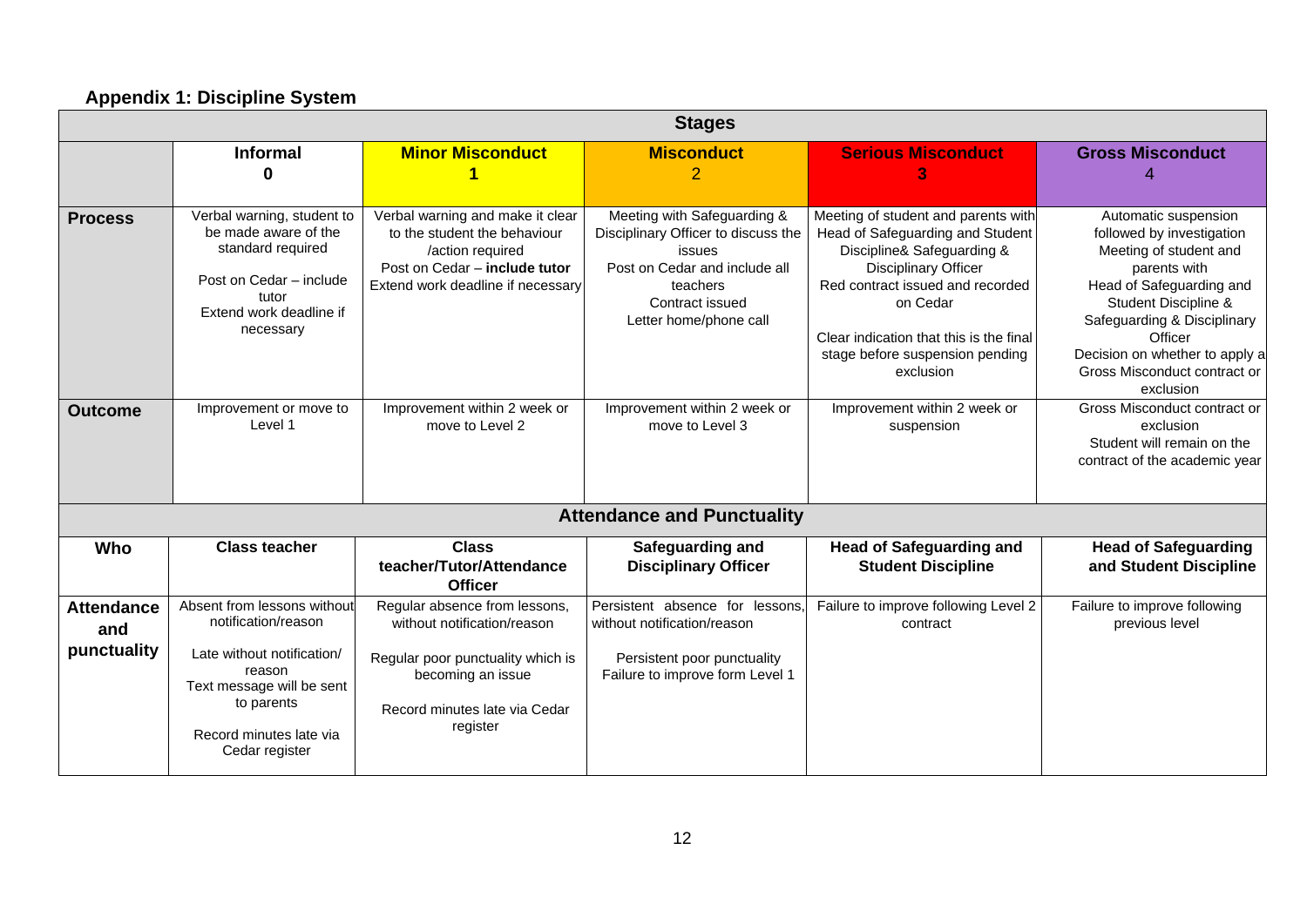| <b>Strand</b>                                                                                     | <b>Informal</b>                                                                                                                                                                                    | <b>Minor Misconduct</b>                                                                                                                                                                                                                                                                                                           | <b>Misconduct</b>                                                                                                                                                                                                                                                                                                                                                                                                                                            | <b>Serious Misconduct</b><br>3                                                                                                                                                                                                                                                                             | <b>Gross Misconduct</b><br>4                                                                                                                                                                                                                                                                                                 |
|---------------------------------------------------------------------------------------------------|----------------------------------------------------------------------------------------------------------------------------------------------------------------------------------------------------|-----------------------------------------------------------------------------------------------------------------------------------------------------------------------------------------------------------------------------------------------------------------------------------------------------------------------------------|--------------------------------------------------------------------------------------------------------------------------------------------------------------------------------------------------------------------------------------------------------------------------------------------------------------------------------------------------------------------------------------------------------------------------------------------------------------|------------------------------------------------------------------------------------------------------------------------------------------------------------------------------------------------------------------------------------------------------------------------------------------------------------|------------------------------------------------------------------------------------------------------------------------------------------------------------------------------------------------------------------------------------------------------------------------------------------------------------------------------|
|                                                                                                   | 0                                                                                                                                                                                                  |                                                                                                                                                                                                                                                                                                                                   | $\overline{2}$                                                                                                                                                                                                                                                                                                                                                                                                                                               |                                                                                                                                                                                                                                                                                                            |                                                                                                                                                                                                                                                                                                                              |
| <b>Who</b>                                                                                        | <b>Class teacher</b>                                                                                                                                                                               | <b>Class teacher/Tutor</b>                                                                                                                                                                                                                                                                                                        | <b>Safeguarding &amp; Disciplinary</b><br><b>Officer</b>                                                                                                                                                                                                                                                                                                                                                                                                     | <b>Head of Safeguarding and</b><br><b>Student Discipline</b>                                                                                                                                                                                                                                               | <b>Head of Safeguarding</b><br>and Student Discipline                                                                                                                                                                                                                                                                        |
| <b>Behaviour</b><br>in class<br><b>Including</b><br>completion<br><b>of</b><br>class/home<br>work | Lack of focus and<br>engagement in class or<br>evidenced in work<br>submitted<br>Phone out in class<br>without reason<br>Low level disruption<br>Failure to submit work by<br>initial deadline set | Continued lack of focus and<br>engagement in class or<br>evidenced in work submitted<br>Phone out in class after warning<br>given<br>Disruption to the work of others<br>Failure to submit work by<br>revised deadline set<br>In-line with summative<br>assessments, if a student is<br>identified with an effort grade of<br>4/5 | Serious lack of focus and<br>engagement in class or<br>evidenced in work submitted<br>Persistent phone use in class<br>Continued disruption to the<br>work of others<br>No evidence of effort to<br>improve the standard of work<br>Repeated failure to submit<br>work by deadline<br>Cheating, plagiarism or<br>copying of others' work<br>(Not assessment or<br>coursework)<br>Continued poor effort<br>Failure to meet the terms of a<br>Level 1 contract | A series of breaches of the<br><b>Student Code of Conduct</b><br>Any action that prevents<br>teaching and learning from<br>taking place<br>Persistent failure to complete<br>coursework or assignments<br>Persistent poor effort, risk of<br>failure<br>Failure to meet the terms of a<br>Level 2 contract | Lack of work to such an extent<br>that passing their course is<br>highly unlikely/impossible<br>Persistent behaviour that<br>prevents teaching and learning<br>from taking place<br>Cheating, plagiarism or<br>copying of others' work for<br>assessment or coursework<br>Failure to meet the terms of a<br>Level 3 contract |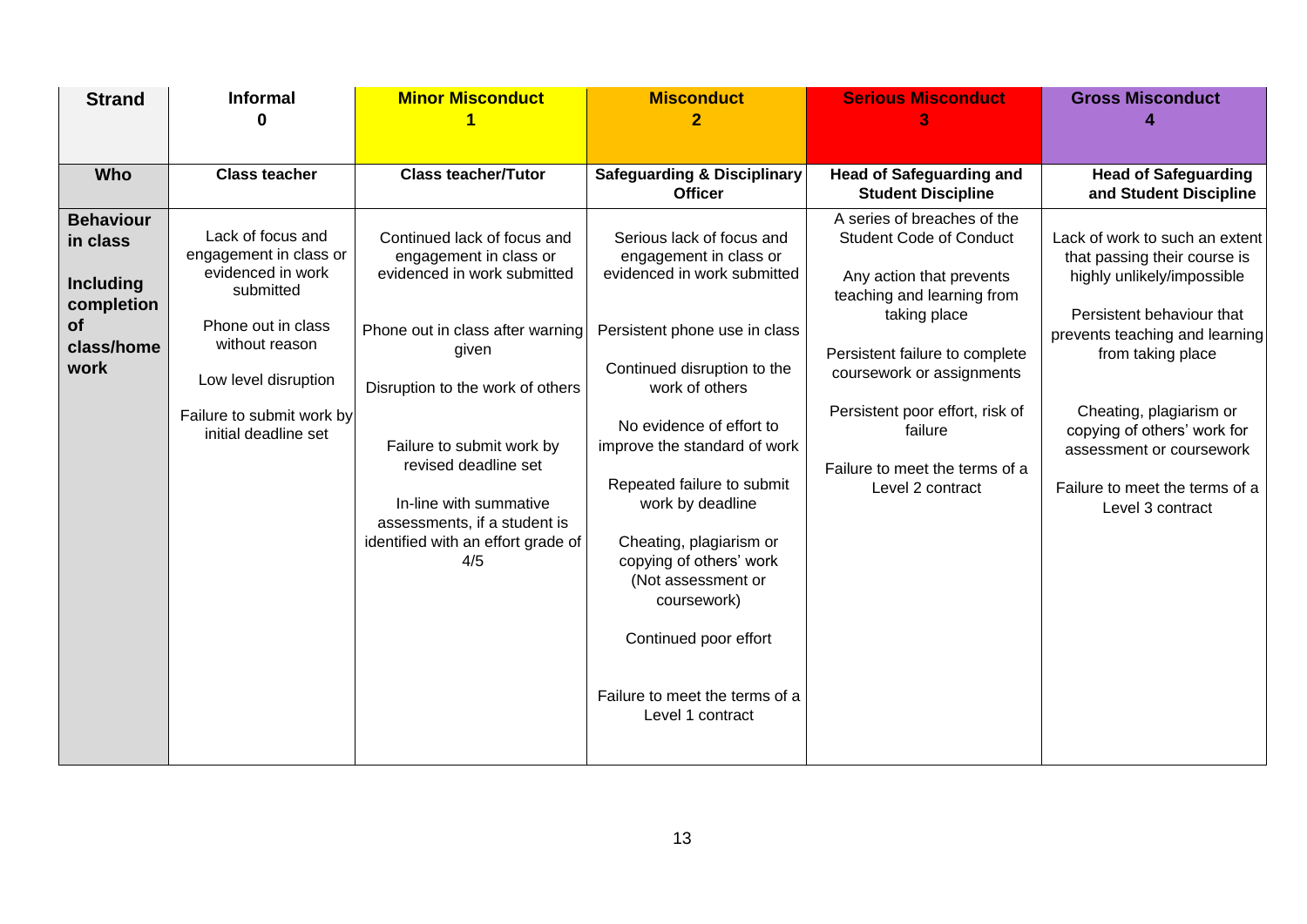| <b>Strand</b>                    | <b>Informal</b><br>ი                                                                                                                              | <b>Minor Misconduct</b>                                                                                                                                                                                               | <b>Misconduct</b><br>$\overline{2}$                                                                                                                                                                                                                                                                                                                                                                                                                                                       | <b>Serious Misconduct</b>                                                                                                                                                                                                                                                                                                                                                                                                                                                                                              | <b>Gross Misconduct</b>                                                                                                                                                                                                                                                                                                                                                                                                                                                                                                                                                |
|----------------------------------|---------------------------------------------------------------------------------------------------------------------------------------------------|-----------------------------------------------------------------------------------------------------------------------------------------------------------------------------------------------------------------------|-------------------------------------------------------------------------------------------------------------------------------------------------------------------------------------------------------------------------------------------------------------------------------------------------------------------------------------------------------------------------------------------------------------------------------------------------------------------------------------------|------------------------------------------------------------------------------------------------------------------------------------------------------------------------------------------------------------------------------------------------------------------------------------------------------------------------------------------------------------------------------------------------------------------------------------------------------------------------------------------------------------------------|------------------------------------------------------------------------------------------------------------------------------------------------------------------------------------------------------------------------------------------------------------------------------------------------------------------------------------------------------------------------------------------------------------------------------------------------------------------------------------------------------------------------------------------------------------------------|
|                                  |                                                                                                                                                   |                                                                                                                                                                                                                       |                                                                                                                                                                                                                                                                                                                                                                                                                                                                                           |                                                                                                                                                                                                                                                                                                                                                                                                                                                                                                                        |                                                                                                                                                                                                                                                                                                                                                                                                                                                                                                                                                                        |
| <b>Who</b>                       | <b>Class teacher/Tutor</b><br>Any member of staff                                                                                                 | <b>Class teacher/Tutor</b><br>Any member of staff                                                                                                                                                                     | <b>Safeguarding &amp; Disciplinary</b><br><b>Officer</b>                                                                                                                                                                                                                                                                                                                                                                                                                                  | <b>Head of Safeguarding and</b><br><b>Student Discipline</b>                                                                                                                                                                                                                                                                                                                                                                                                                                                           | <b>Head of Safeguarding</b><br>and Student Discipline                                                                                                                                                                                                                                                                                                                                                                                                                                                                                                                  |
| <b>Behaviour</b><br>out of class | First incident of poor<br>behaviour<br>Loud or Inappropriate<br>behaviour<br>Not wearing ID badge<br>Smoking other than in the<br>designated area | Poor behaviour<br>Continued loud or Inappropriate<br>behaviour<br>Continued failure to wear ID badge<br>Continued smoking other than in<br>the designated area<br>Failure to maintain a clean and tidy<br>environment | Repeated inappropriate behaviour<br>Persistent loud or Inappropriate<br>behaviour<br>Failure to comply with a<br>reasonable request from a<br>member of staff<br>Persistent failure to wear ID<br>badge<br>Failure to comply with Health &<br>Safety guidance<br>Any behaviour that shows a lack<br>of respect for anyone<br>Minor inappropriate use of<br><b>IT/Social Media</b><br>Engaging in any form of gambling<br>in college<br>Failure to meet the terms of a<br>Level 1 contract | A series of breaches of the Student<br>Code of Conduct<br>Refusal to wear ID badge<br>Bringing/Being in college with an<br>intruder<br>Smoking (including E-cigs) inside<br>the college premises.<br>Harassment, bullying or<br>discriminatory behaviour<br>Failure to comply with Health/Safety<br>guidance that endangers anyone<br>Any behaviour that shows a serious<br>lack of respect for anyone<br>Serious inappropriate use of<br><b>IT/Social Media</b><br>Failure to meet the terms of a Level<br>2 contract | Violent conduct on College<br>premises or against any student<br>or member of staff<br>• Any serious type of harassment<br>or bullying<br>• Use or possession of alcohol or<br>any illegal substance or being<br>intoxicated at College or during<br>the College day<br>• Any other illegal act committed<br>at College, during the College<br>day or when engaged in any<br>College related activity<br>• Any action which is reasonably<br>considered to be a threat to any<br>student or any member of staff,<br>or which has brought the College<br>into disrepute |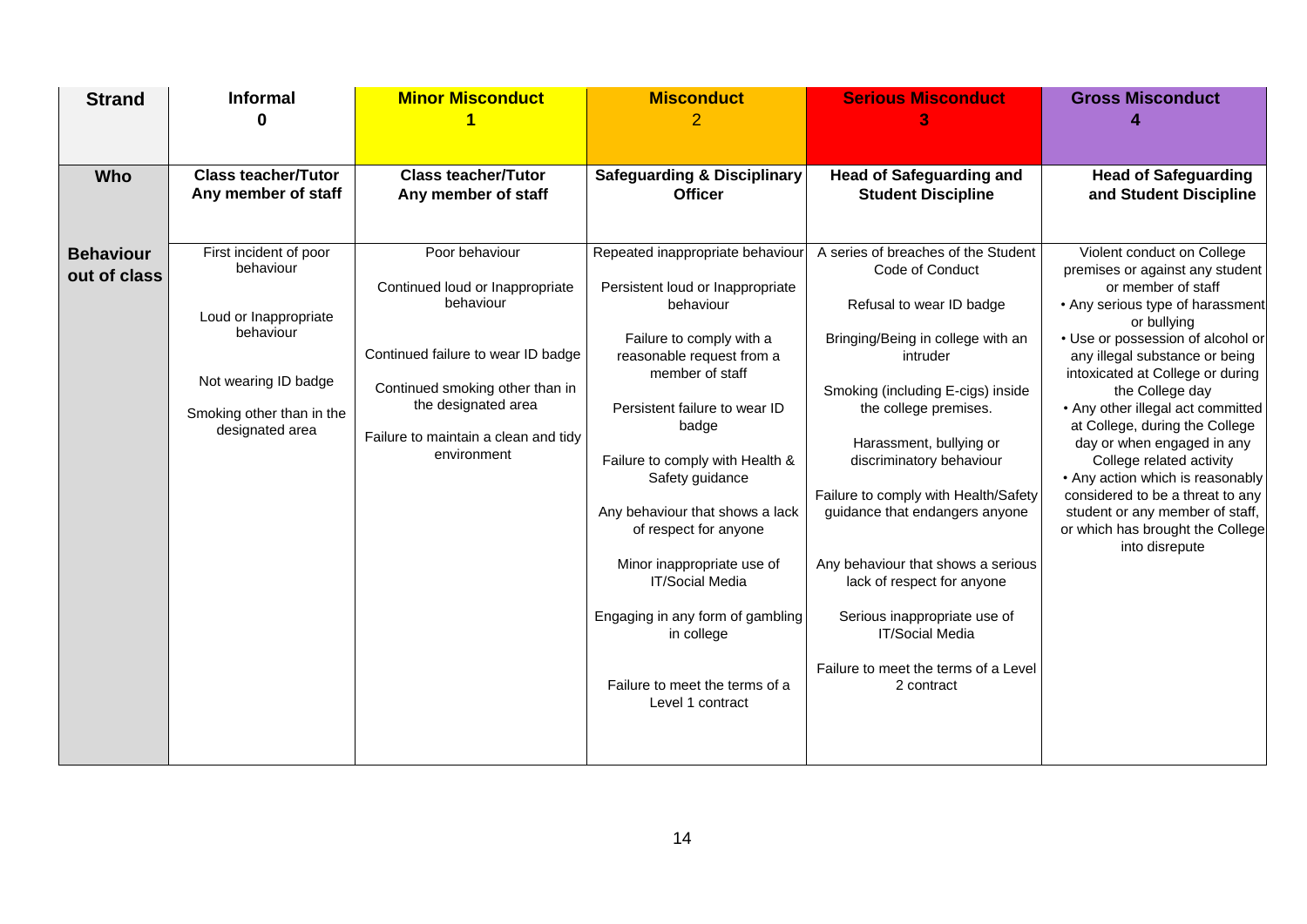## **Appendix 2: St Mary's College Student Code of Conduct 2021- 2022**



#### **St Mary's College Student Code of Conduct 2021- 2022**

| <b>Student ID Number:</b> | $\tau$ utor<br>Group: |  |
|---------------------------|-----------------------|--|
| <b>Student Name</b>       |                       |  |
| (BLOCK)                   |                       |  |

St. Mary's College aims to provide you with a first-class education consistent with the Colleges mission and values. As a young adult you must take responsibility for your own learning and behaviour.

In particular, you are expected to;

## **Ensure you maintain the values of the College by:**

• *Abiding by all COVID-19 measures which include;*

- *Informing College immediately if y o u o r s o m e o n e i n y o u r household has COVID-19 symptoms*
- *Adhering to the C olleges' hygiene measures and routines, e.g. regular washing of hands, utilizing hand sanitiser upon entering and exiting*
- *Following the Colleges' one way system on corridors*
- *ensuring you bring your own learning equipment daily: bag, pens, paper, pencils, ruler, white-board pen and calculator as the minimum requirement, preferably in a wipeable case*
- *accessing the classrooms specified on their individual student timetable only*
- *Wearing a face mask on College buses*
- *Not smoking. St Mary's College is a 'NO SMOKING' campus. The smoking of cigarettes and E-cigarettes is prohibited.*
- Treating all members of the College community with courtesy and respect – St. Mary's College is an inclusive environment that expects students to show respect for each other's racial, religious and cultural backgrounds, treating each other with dignity. Bullying, harassment or discrimination in any form is totally unacceptable.
- Keeping the College and the surrounding area tidy and taking good care of the premises and equipment
- Visibly wearing your ID badge at all times
- Informing staff if anyone is on the College campus who should not be there
- Using the College ICT facilities in line with the relevant policies e.g. ICT Acceptable Use-Student Agreement
- Looking after the well-being of yourself and others

## **Ensure your learning is as effective as possible by:**

- Attending 100% of your lessons on time (this includes both face to face lessons and virtual learning) and with the right equipment
- Completing all work including homework to the best of your ability and by the deadline set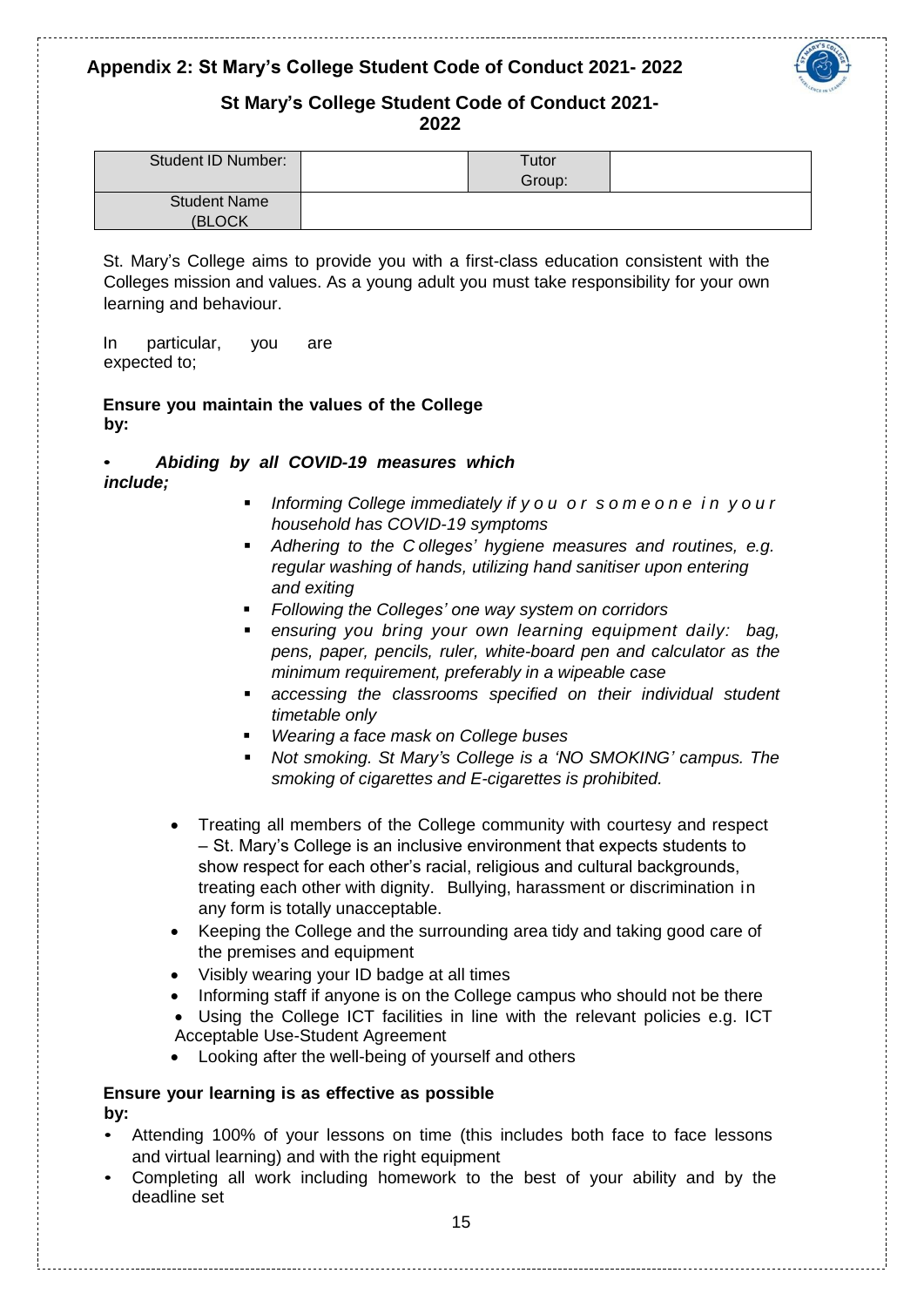- Making effective use of your study periods
- Limiting part-time work to ten hours a week or less and not letting work or other activities interfere with your study
- Not making or receiving calls or texts during a lesson. Phones must be switched off.
- Behaving in an appropriate manner that does not interfere with either your own learning or that of another student
- Not talking whenever anyone is addressing the class as a whole
- Not recording any session without the permission of the teacher
- Not having food or drink other than bottled water in classrooms

## **Misconduct:**

## **The following acts will lead to immediate suspension and possible permanent exclusion (these are examples and the list in not exhaustive):**

- Violation of the Colleges' COVID-19 measures which puts any student or member of staff at risk
- Violent conduct on College premises or against any student or member of staff
- Any type of harassment or bullying
- Indecent behaviour
- Sexual Violence or Sexual Abuse
- Carrying an offensive weapon
- Behaviour that falls under the PREVENT Agenda
- Use or possession of alcohol or any illegal substance or being intoxicated at College or during the College day
- Any other illegal act committed at College, during the College day or when engaged in any College related activity
- Any action or behaviour that affects the safety or well-being of students or staff or which has brought the College in disrepute

## **Attendance and Punctuality:**

Regular College attendance is directly related to achievement and is vital for the future prospects of the student. St Mary's College expects all students to aim for 100% attendance and must achieve at least 93%.

## **Student Responsibilities:**

- To attend all assigned classes (face to face lessons and virtual learning) and including tutorial and any directed curriculum support sessions.
- To be in class on time, prepared for academic work.
- To request any missed assignments due to an absence and to complete all missed class work and homework.
- To ensure that your parent/guardian informs college of your absence before **9.30am**

on the day of the absence.

- *(when out of college) To notify college immediately if they are displaying symptoms of COVID-19.*
- *(when in college) To notify college immediately if they begin to feel unwell with COVID-19 related symptoms.*

## **Parent or Carer Responsibilities:**

- To ensure the student attends college and all of their lessons.
- To recognise that any absence, regardless of cause, has a detrimental effect on student achievement.
- To inform the college before **9.30am** (01254 580464, option 1) in the event of a student absence, stating the reason for the absence and the likely duration.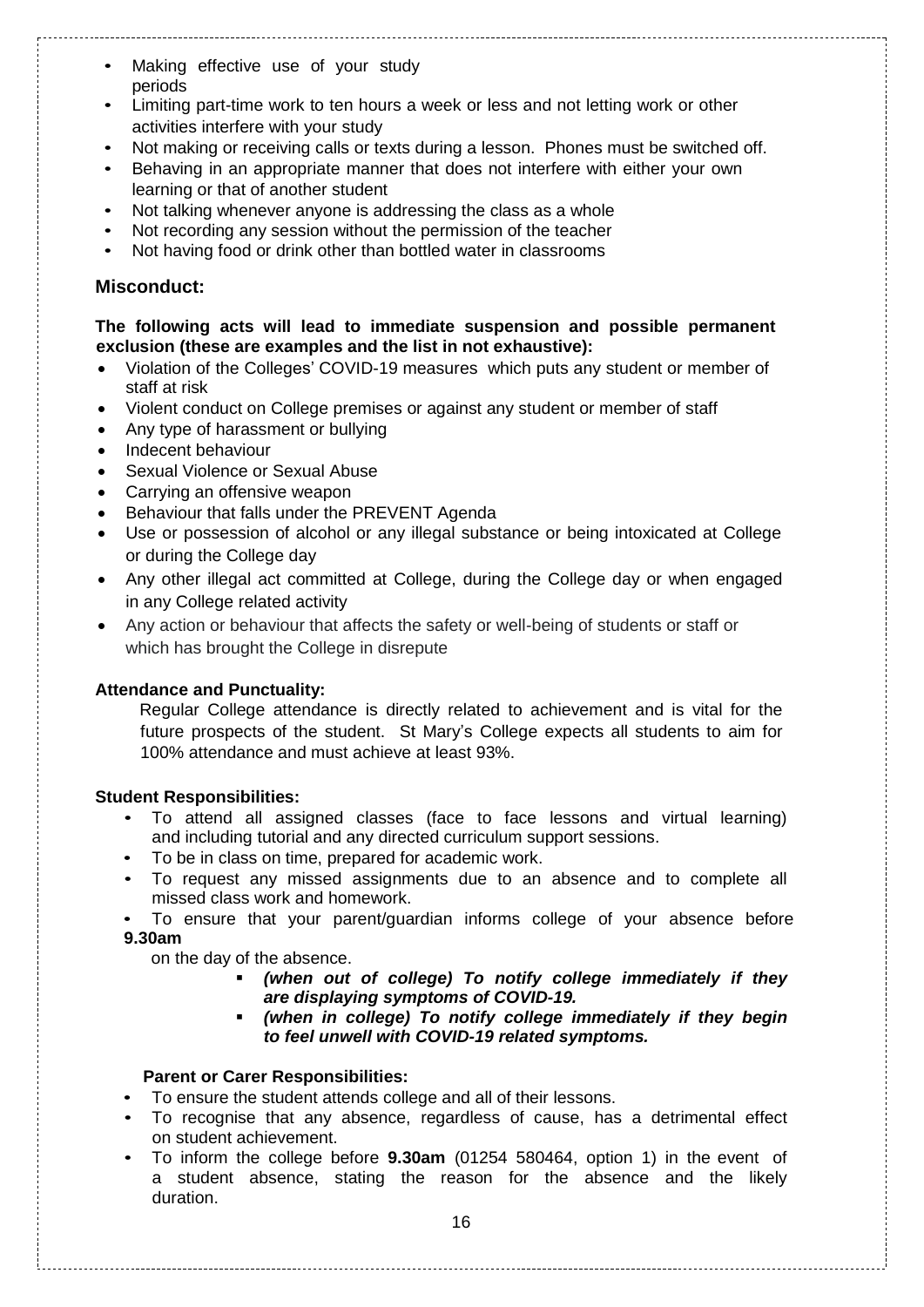- *(when out of college) To notify college immediately if they are displaying symptoms of COVID-19.*
- *(when in college) To notify college immediately if they begin to feel unwell with COVID-19 related symptoms.*
- To inform College each day of the absence unless already specified.
- To work cooperatively with the college and the student to solve any attendance problems that may arise.
- To email (smccentral@stmarysblackburn.ac.uk) the reason for the absence to SMC Central within two 2 days of the student's return.
- To monitor your son/daughter's attendance on the online College Cedar system.

#### **General Procedures Regarding Absenteeism:**

- For an absence to be authorised, the parent/carer should notify the College by telephoning the absence reporting line on 01254 580464, option 1, before **9.30am** on the morning of the absence and also provide the likely duration of the absence. **The phone call should be made by the parent/guardian.**
- Failure to ring before 9.30am may result in a telephone call being made home/text message being sent to establish the reason for absence.
- Authorisation will be granted if the absence falls within the criteria.
- Regular College absences will have a detrimental effect on the student's learning and will result in one or all of the following:
	- $\triangleright$  Parental notification.
	- $\triangleright$  Request for written medical verification for illness.
	- Referral to the Senior Safeguarding & Disciplinary Officer/Director of Students.
	- Disciplinary Procedures which could result in exclusion from College.
- Bursary will be affected if attendance drops below 93%
- Any unauthorised absences will result in the bursary award being withdrawn for the week.
- Any medical appointment must be backed up with an official letter.
- Regular routine medical appointments are not acceptable as reasons for missing classes and therefore will not be authorised.
- Bursary will be affected if attendance drops below 93%

**The College reserves the right to ask for confirmation of the reason for any absence. The Attendance Officer will determine the nature of the evidence required in consultation with the Head of Safeguarding and Student Discipline.**

The following reasons may be considered as authorised absence:

- Care of a family member for whom the student has caring responsibilities. (Young carer.)
- Religious festival (1 day) University visit.
- Occasional extra-curricular activity if notified in advance.
- Driving Practical Test (official letter to be presented).
- Attendance at family funerals.
- Close family bereavement
- Career related interviews
- University Visit

## **All other reasons will be counted as unauthorised.**

#### **Arriving Late:**

• Arriving late to class is not acceptable.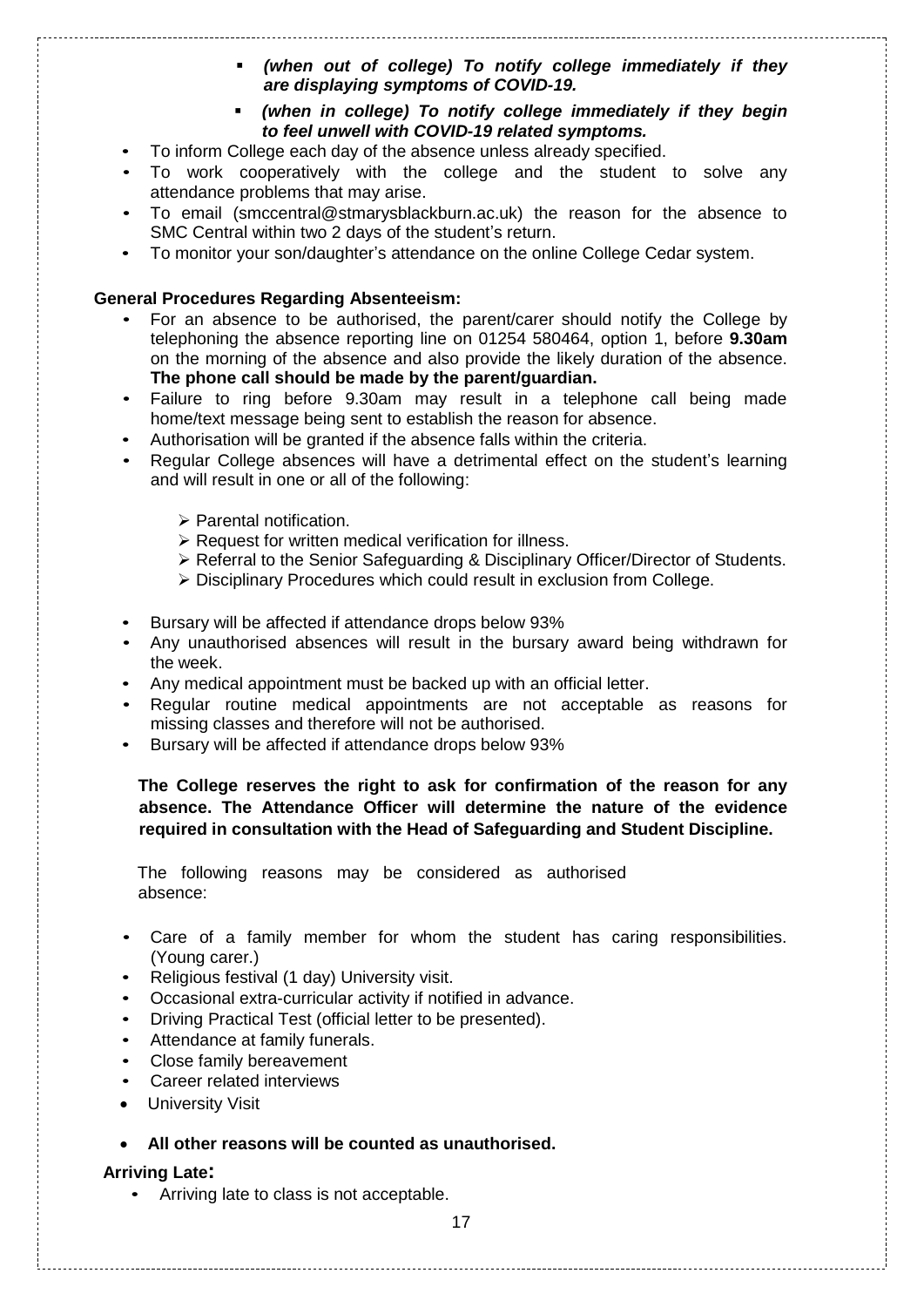- Arriving late on a regular basis will result in a referral to the Tutor, who will meet with the student to discuss patterns of unacceptable lateness.
- Persistent lateness will result in a referral being made to the Senior Safeguarding & Disciplinary Officer/Director of Students.

## **Holidays During College Term Time:**

- Taking a holiday during College time will have a serious impact on learning and **could reduce the grades that a student achieves, hence affecting their future career.**
- The College discourages taking time away from study for holidays during term time, therefore holidays in college term time will be recorded as unauthorised.

• In the event you choose to do this, a letter from parent/guardian should be sent to the Attendance Officer.

## *COVID-19 Attendance Recording (subject to change)*

- Where a learner cannot attend College due to illness the learner will be recorded as absent due to illness in the attendance register. *Code I (Illness)* will be used in this instance.
- Where a learner is in self-isolation and the College has medical evidence to show that this is necessary, in accordance with latest information and advice from Department of Health and Social Care and Public Health England, the learner will be recorded as unable to attend due to exceptional circumstances in the attendance register. College may send work home for the learner to complete, as with other medical cases.

*Code C (Unable to attend due to exceptional circumstances)* will be used in this instance.

• Where families choose to self-isolate as a protective factor, but there is no medical evidence of the need to self-isolate, and decide not to send their children to College, it will be recorded as an unauthorised absence. These learners should not be seen in other public places.

*Code O (Unauthorised absence)* will be used in this instance.

## **Declaration:**

I have read the College Student Code of Conduct and I am aware of the standard of behaviour and attendance and punctuality expectations, outlined above.

I realise that the College will take action up to and including permanent exclusion and withdrawal from exams should I breach these conditions.

| <b>Student Signature:</b> |  |
|---------------------------|--|
|                           |  |
|                           |  |
| Date:                     |  |
|                           |  |
|                           |  |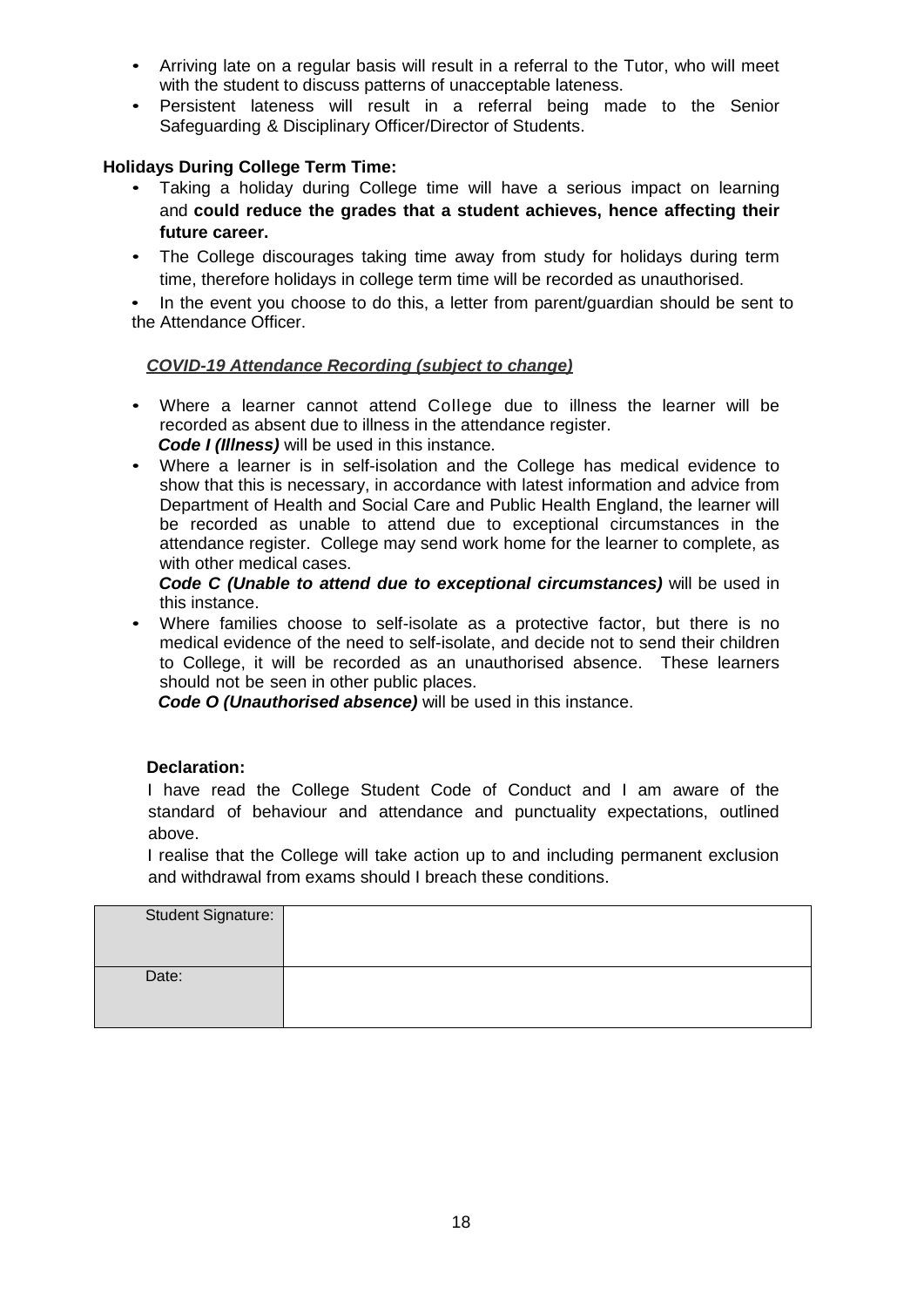# **Appendix 3: Checklist for Recording Breaches of Discipline**

| <b>Have You?</b>                                                                | <b>Yes</b> |
|---------------------------------------------------------------------------------|------------|
| Recorded on Cedar and included (as appropriate)                                 |            |
| Tutor                                                                           |            |
| Attendance Officer                                                              |            |
| <b>Class teachers</b>                                                           |            |
| Safeguarding and Disciplinary Officer                                           |            |
| Head of Safeguarding and Student Discipline                                     |            |
| Director of Curriculum (plagiarism)                                             |            |
|                                                                                 |            |
| Sent a start date and end date for the contract (you will receive a reminder to |            |
| your email when the contract is nearly ended, this will initiate your review)   |            |
| Set SMART targets (this is essential)                                           |            |
|                                                                                 |            |
| Arrange for a letter or telephone call to parents / carers (if applicable)      |            |
| Include this in the Cedar log                                                   |            |
|                                                                                 |            |
|                                                                                 |            |
| Review in two weeks. If the improvement/targets have been achieved,             |            |
| congratulate the student and explain the future standards required and end the  |            |
| contract                                                                        |            |
|                                                                                 |            |
| If targets have not been achieved, refer to the next stage                      |            |
|                                                                                 |            |